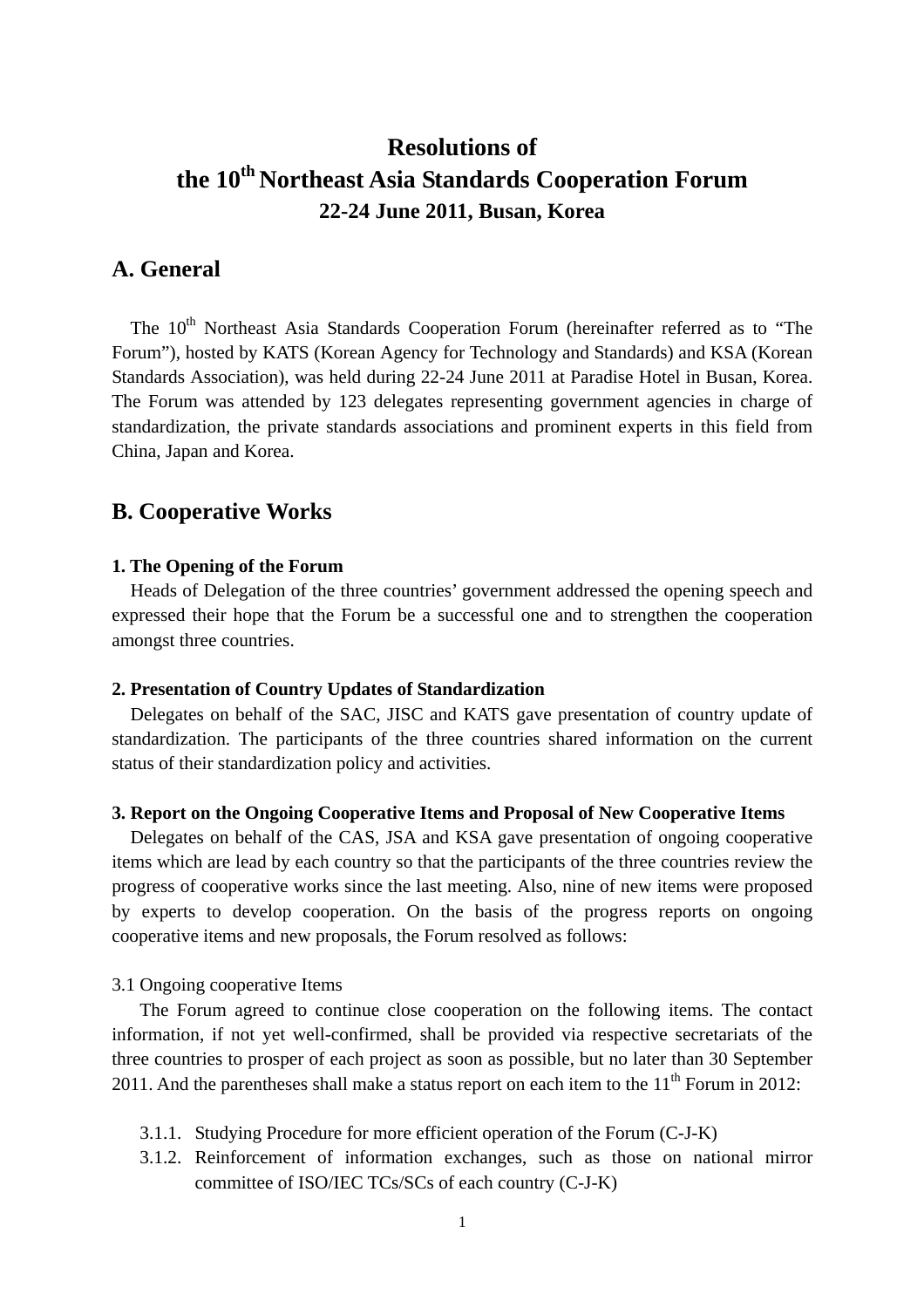- 3.1.3. Joint response to the new business of ISO and IEC (C-J-K)
- 3.1.4. Information exchanges on CJK-SITE (China, Japan, Korea-Standards cooperation on Information Technology and Electronics), standardization project on information technology and electronics fields (C-J-K)
- 3.1.5. Accessible Design (J)
- 3.1.6. Cooperation in ISO/TC 171 (Document management applications) of evaluation and preservation of 2-byte font design (J)
- 3.1.7. Test Method for Fibrous Activated Carbon (J)
- 3.1.8. Information exchanges on the activities of ISO/TC 164 (Mechanical testing of metals) (J)
- 3.1.9. Standardization of Thermal Conductivity of Thermal Spray Coating Layers in Ceramics (K)
- 3.1.10. Cooperation on the International Standardization of Products for Seniors (K)
- 3.1.11. Cooperation for Standardization of Eco-friendly Electroplating (K)
- 3.1.12. Cooperation on Smart Grid amongst three countries including new work item in IEC of common interest (C-J-K)
- 3.1.13. Information exchanges and cooperation on standardization on Sewer System Maintenance (J)
- 3.1.14. Information exchanges and cooperation on Reclaimed Wastewater Use in Urban Areas (J)
- 3.1.15. Freight container (C-K)
- 3.1.16. Information exchanges and cooperation on Nuclear Energy and Instrumentation (K)
- 3.1.17. Information exchanges and cooperation on Graphical Symbols (K)
- 3.2. Completed Items

The Forum agreed that cooperation on the following items was successfully completed in 2011:

- 3.2.1. Information Exchanges on Guideline on Quality and Safety Technology of Consumer Products – General rules (C)
- 3.2.2. Information Exchanges on General Requirements for Emission Limit of Voltage Organic Compound of Adhesives (C)
- 3.2.3. Assistive Product (J)
- 3.2.4. Cooperation in ISO/TC 162 (Doors and window) (J)
- 3.2.5. Measurement Methods of LED Backlight Unit for Liquid Crystal Display (K)
- 3.3. New Cooperative Items

The Forum agreed to start cooperation on the following new items proposed in this Forum. The detailed contact information shall be provided via the respective secretariats to the Next Forum Secretariat (CAS) as soon as possible, but no later than 30 September 2011. And the parties responsible as indicated below in the parentheses shall make a status report on each item to the  $11<sup>th</sup>$  Forum in 2012.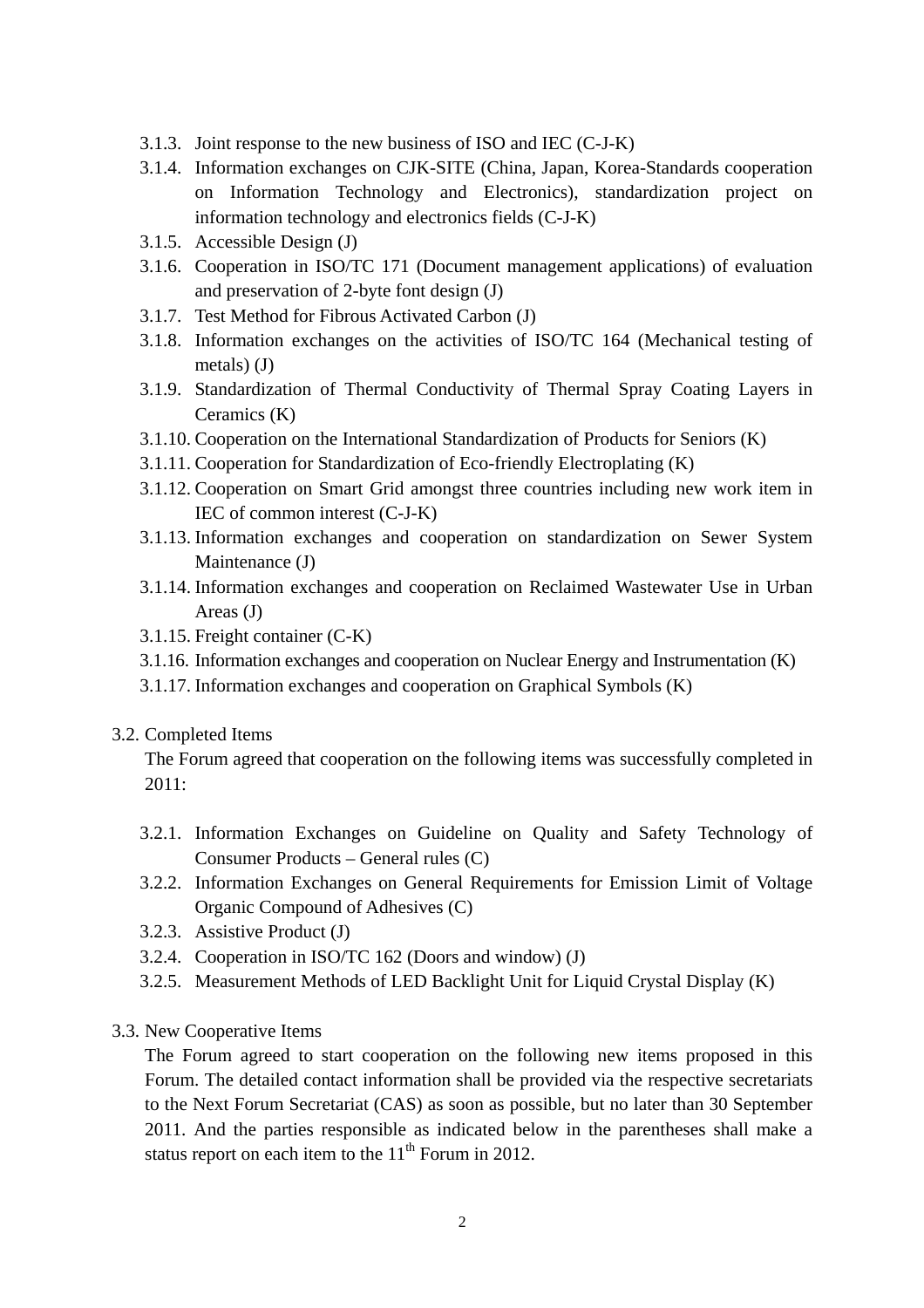- 3.3.1. Standardization cooperation of Printed Circuit Board (C-J-K)
- 3.3.2. Standardization cooperation of Smart City Infrastructure (J)
- 3.3.3. Cooperation in ISO/TC130/WG12 (Postpress of Printing) (J)

#### 3.4. Pending Item

The Forum agreed to consider cooperation on the following new item proposed in this Forum. The responses shall be provided via the respective secretariats to the next Forum Secretariat (CAS) as soon as possible, but no later than 30 September 2011. And the proposers of the agreed item, if any, shall make reports to the  $11<sup>th</sup>$  Forum in 2012.

3.4.1. Cooperation in ISO/TC130/WG10 (and 11 (J)

## **4. Report on Working Group Activities**

The Forum held seven of WG Meetings respectively as follows.

#### 4.1 Report from WG 1-Freight Container

 Mr. Wonseo CHO, the convenor of the WG 1 - Freight Container, reported the results of activities of WG 1. They discussed 11 cooperative items and decided to take further actions needed. Next meeting schedule was also discussed. (NEAS Forum 10-WG1)

# 4.2 Report from WG 2-Nuclear Energy

 Mr. Anseop KIM, on behalf of the WG 2 - Nuclear Energy, reported the result of activities of WG 2. They shared information on 2 new items proposed by Korea. Next meeting schedule was also discussed. (NEAS Forum 10-WG2)

# 4.3 Report from WG 3-Assistive Product

Ms. Hyejin LEE, on behalf of the WG 3 - Assistive Product, reported the result of activities of WG 3. They discussed ongoing cooperative items as well as adopted walking trolley as new cooperative item. Next meeting schedule was also discussed. (NEAS Forum 10-WG3)

## 4.4 Report from WG 4-Wastewater System

WG 4 - Wastewater System was divided into two groups.

Mr. Shuji TANAKA, the convenor of the Group 1 (Standardization for Management of Wastewater Pipe Systems) reported the result of WG activities which focused mainly on amendments for the working draft. The Group 1 reviewed comments by Korea. A Korean expert presented on cloud-computing for sewer data management. Next meeting schedule was also discussed. (NEAS Forum 10-WG4-1)

Mr. Nobuyuki Horie, the convenor of Group 2 (Reclaimed Wastewater) reported the result of WG Group 2 activities. They exchanged opinion about standards of reclaimed wastewater utilization, current situation of RWUUA in each country and further responses to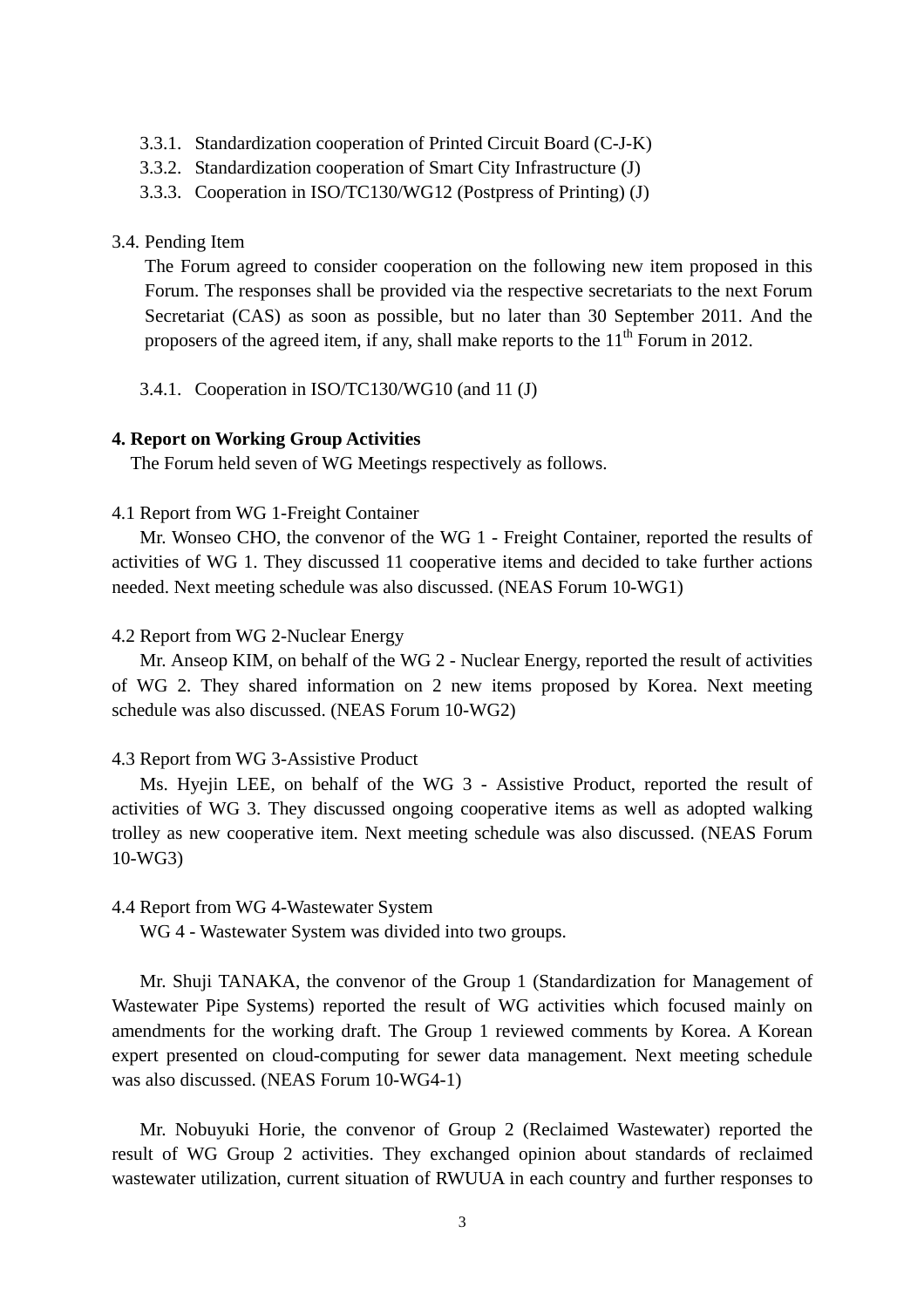ISO/PC253. Next meeting schedule was also discussed. (NEAS Forum 10-WG4-2)

#### 4.5 Report from WG 5-Ceramics

Mr. Soo Whon Lee, the convenor of the WG 5 - Ceramics, reported the result of activities of WG 5. Discussion was mainly focused on ISO/CD 13826 and ISO/WD 27307 as well as new work items of DLC and Graphene Coating. Next meeting schedule was also discussed. (NEAS Forum 10-WG5)

### 4.6 Report from WG 6-Graphical Symbols

Ms. Miae CHOI, on behalf of the WG 6 - Graphical Symbols, reported the result of activities. They selected 6 Graphical Symbols to propose to ISO and 2 Graphical Symbols to standardize among CJK, and decided to harmonize terminology of Graphical Symbols in 4 languages (CJK and English). Next meeting schedule was also discussed. (NEAS Forum 10- WG6)

#### 4.7 Report from WG 7-Printed Circuit Board

Ms. Kyunghee LEE, on behalf of the WG 7- Printed Circuit Board, reported the result of activities of WG 7. They discussed 5 items and decided further actions should be taken. Next meeting schedule was also discussed. (NEAS Forum 10-WG7)

#### 4.8 Approval of reports

The reports from these seven WGs were approved by the Forum with no changes.

#### **5. Renaming of the Forum**

The Forum agreed to change abbreviation of NEASCF to "NEAS Forum" for convenient pronunciation.

## **6. Cooperation between the CJK-SITE and the NEAS Forum**

The Forum noted that the CJK-SITE will be held its plenary meeting in the same time and venue with the Forum in 2012 as well and invite the Forum attendants to the CJK-SITE to enhance collaboration between two meetings. Even if the two meetings will be held in parallel, they shall be independent. The Chinese Secretariat of the CJK-SITE (CESI) shall discuss the possibility of holding two meetings in parallel with SAC and notify the results to the next Forum Secretariat (CAS) as soon as possible, but no later than 30 September 2011.

# **C. Next Forum**

China made a proposal to host the  $11<sup>th</sup>$  Forum in May or August 2012 in China, and welcomed any advices on the schedule and venue before 30 September 2011.